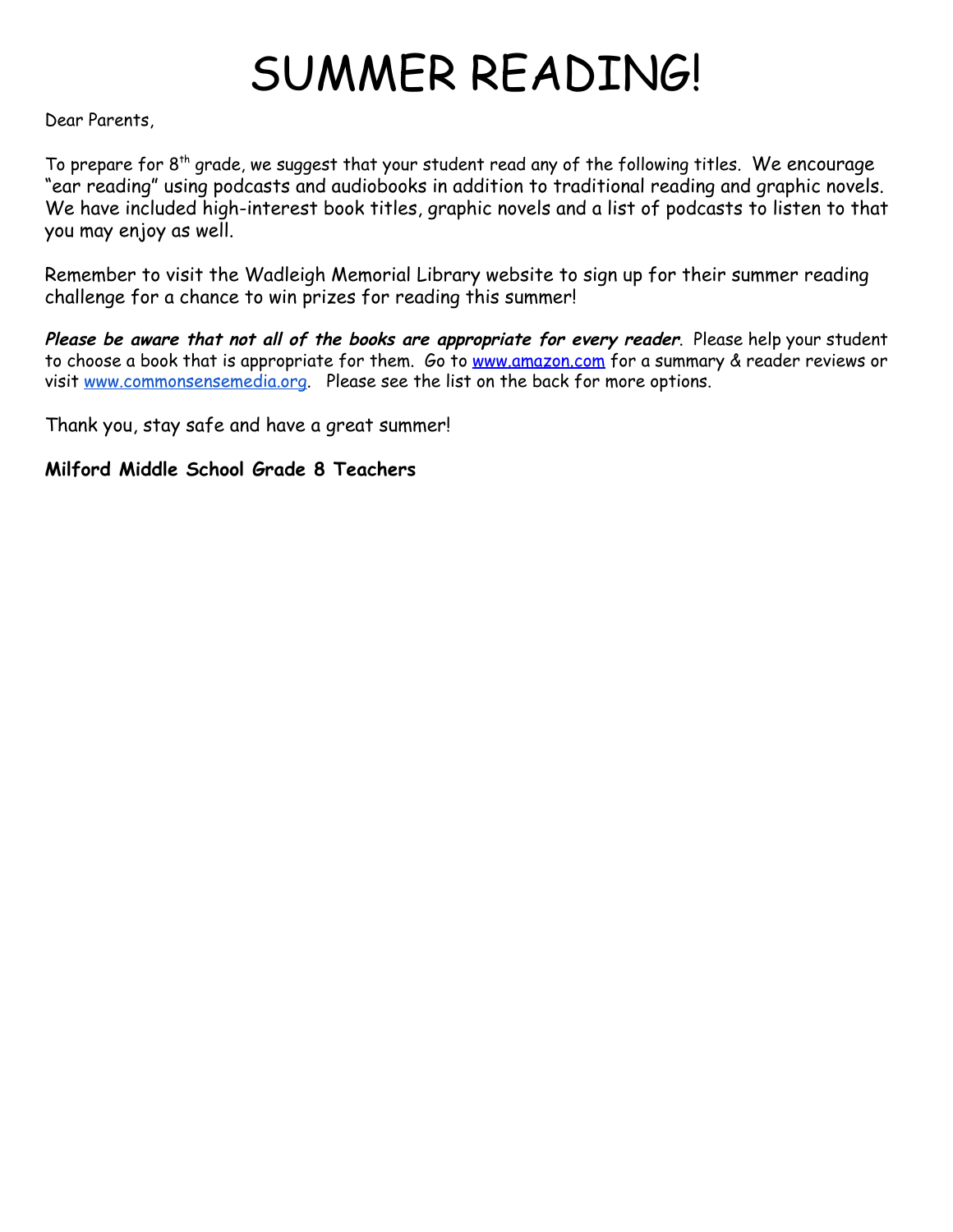# **Recommended Titles**

## ● **Flygirl – Sherri L. Smith**

All Ida Mae Jones wants to do is fly. But as a young black woman in 1940s Louisiana, she knows the sky is off limits to her, until the Army forms the WASP - Women Airforce Service Pilots. Ida has a chance to fulfill her dream if she's willing to use her light skin to pass as a white girl. She wants to fly, but Ida soon learns that denying one's self & family is a heavy burden, & ultimately it's not what you do but who you are that's most important. **Ages 12+**

# ● **Hey Kiddo - Jarret J. Kosoczka**

In kindergarten, Jarrett Krosoczka's teacher asks him to draw his family, with a mommy & a daddy. But Jarrett's family is much more complicated than that. His mom is an addict, in & out of rehab, & in & out of Jarrett's life. His father is a mystery -- Jarrett doesn't know where to find him, or even what his name is. Jarrett lives with his grandparents -- two very loud, very loving, very opinionated people who had thought they were through with raising children until Jarrett came along. Jarrett goes through his childhood trying to make his non-normal life as normal as possible, finding a way to express himself through drawing even as so little is being said to him about what's going on. **Ages 12+**

#### ● **Homeboyz – Allen Lawrence Sitomer**

Computer wiz Teddy sets out for revenge after gangbangers gun down his sister, Tina, in a drive-by shooting. After a failed first try, he's sentenced to a mentoring program for at-risk youth that hooks him up with hard-nosed parole officer Mariana & wild preteen Micah. Ages: Young Adult Note: This book is listed because it is an engaging story that is written for struggling readers & its theme is related to the theme in *Touching Spirit Bear*, a book students read in 7 th grade. However, it has some violence & inappropriate language. **Ages 13+**

## ● **Lizzie Bright and the Buckminster Boy – Gary D. Schmidt**

Turner Buckminster hates Phippsburg, Maine. Then he meets Lizzie Bright Griffin, a smart, sassy girl from a poor nearby island community. Lizzie introduces Turner to the wonders of Maine's coast. But the two soon discover that the town elders, along with Turner's father, want to force the people to leave Lizzie's island to start a tourist trade there. Based on the true story of a community's destruction, this sensitively written novel highlights a unique friendship during a time of change. **Ages 12+**

#### **● Love, Hate, and Other Filters - Samihra Ahmed**

Seventeen-year-old Maya Aziz is torn between worlds. There's the proper one her parents expect for their good Indian daughter: attending a college close to their suburban Chicago home and being paired off with an older Muslim boy her mom deems "suitable." And then there is the world of her dreams: going to film school and living in New York City— & pursuing a boy she's known from afar since grade school. But in the aftermath of a horrific crime perpetrated hundreds of miles away, her life is turned upside down. The community she's known since birth becomes unrecognizable; neighbors & classmates are consumed with fear, bigotry, & hatred. Ultimately, Maya must find the strength within to determine where she truly belongs. **Ages 13+**

#### ● **Travel Team – Mike Lupica**

Twelve-year-old Danny Walker may be the smallest kid on the basketball court -- but don't tell him that. Because no one plays with more heart or court sense. But none of that matters when he is cut from his local travel team, the very same team his father led to national prominence as a boy. Danny's father, still smarting from his own troubles, knows Danny isn't the only kid who was cut for the wrong reason, and together, this washed-up former player and a bunch of never-say-die kids prove that the heart simply cannot be measured. **Ages 8+**

#### **● You Go First - Erin Entrada Kelly**

Charlotte & Ben are friends on an online Scrabble game. Both kids are going through some tough times, not only because they are socially awkward at school, but because of issues that are beyond their control. Charlotte's dad has a heart attack & she is terrified he will die. Ben, who thought his parents were very happy, finds out that they are getting divorced. This book takes place in one week, each chapter beginning with the day of the week. There are many issues that address bullying, friendship, & family. **Ages 8+**

If you have questions about these books, please feel free to contact Milford Middle School at 673-5221, extension 1533. Books can be borrowed from Wadleigh Memorial Library or purchased.

Thank you and have a great summer!

# **More options...**

Airmen-Eoin Colfer, Ages 10+